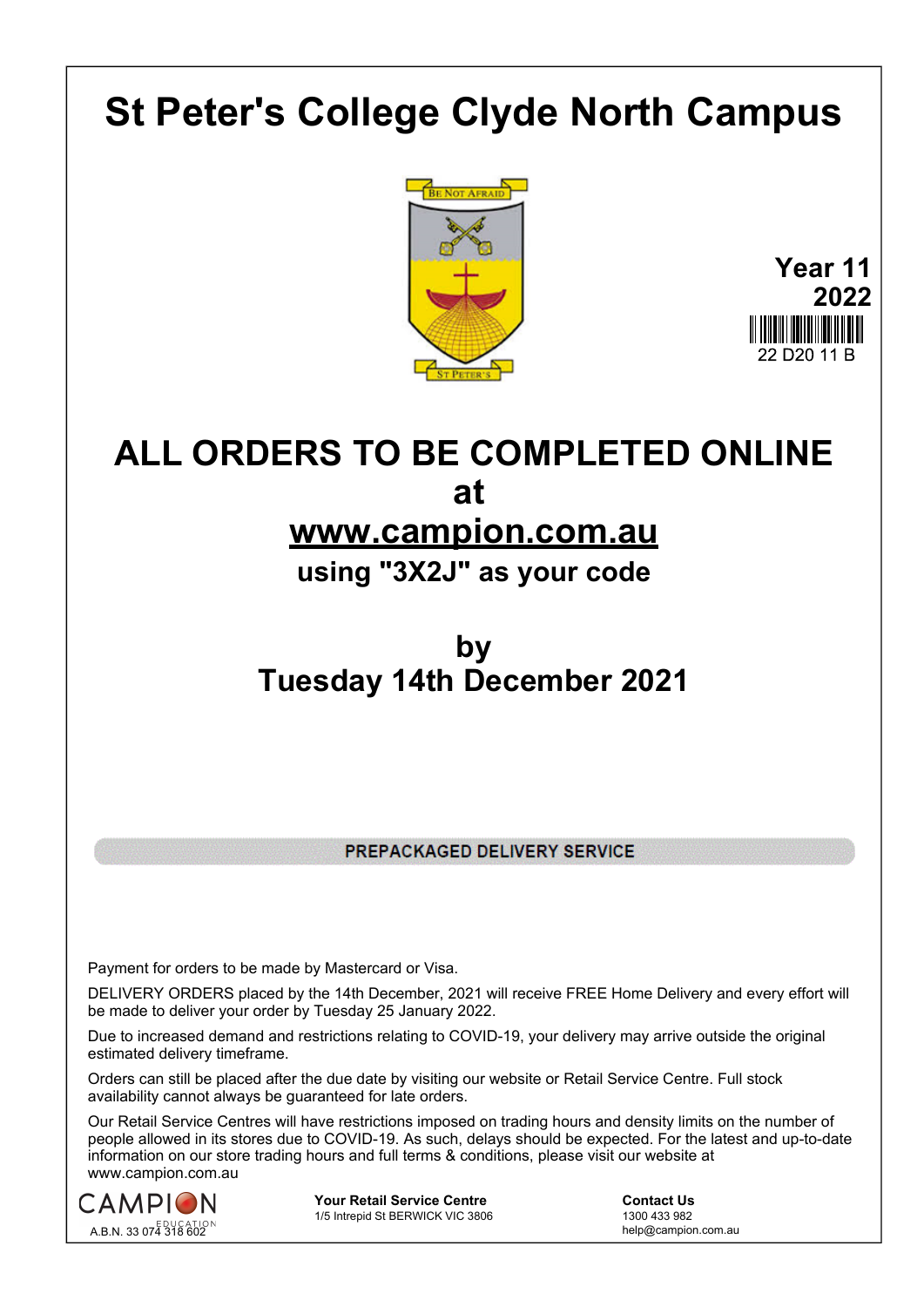| TICK THE BOX FOR THE ITEMS REQUIRED -                                                                        |         |                           |          |                                                                                    | TICK THE BOX FOR THE ITEMS REQUIRED - |             |                  |
|--------------------------------------------------------------------------------------------------------------|---------|---------------------------|----------|------------------------------------------------------------------------------------|---------------------------------------|-------------|------------------|
| <b>Description</b>                                                                                           | Price   | $\boldsymbol{\mathsf{V}}$ | Location | <b>Description</b>                                                                 | Price                                 |             | Location         |
|                                                                                                              | Year 11 |                           |          |                                                                                    |                                       |             |                  |
| <b>ALL STUDENTS REQUIRE</b>                                                                                  |         |                           |          | <b>FRENCH</b>                                                                      |                                       |             |                  |
| St Peters Stationery Pack Year 9-12 \$32.60                                                                  |         | $\Box$                    | P74763   |                                                                                    |                                       |             | P55152           |
| Pack Contains:                                                                                               |         |                           |          | <b>GEOGRAPHY</b>                                                                   |                                       |             |                  |
| 1 x Ruler 300mm Plastic Clear (P56414)<br>5 x Notes Stick on 75mm x 75mm - Yellow 654 (P56334)               |         |                           |          |                                                                                    |                                       |             | P55152           |
| 2 x Pen Ballpoint Cap Type Red Medium (P56096)                                                               |         |                           |          | <b>GLOBAL POLITICS</b>                                                             |                                       |             |                  |
| 4 x Pen Ballpoint Cap Type Blue Medium (P56095)<br>2 x Pencil (HB) Tradition (P56172)                        |         |                           |          |                                                                                    |                                       |             | P55152           |
| 1 x Scissors 170mm Maped Plastic Handle (P50161)                                                             |         |                           |          | <b>HEALTH &amp; HUMAN DEVELOPMENT</b>                                              |                                       |             |                  |
| 1 x Markers Texta Nylorite TX200/24's Asstd/Cols Wallet (P51252)<br>2 x Glue Stick 36gm (P55652)             |         |                           |          |                                                                                    |                                       |             | P55152           |
| 1 x Eraser Plastic Pencil Large With Sleeve (P58510)<br>1 x Sharpener Pencil Metal Double Hole (HQ) (P56243) |         |                           |          |                                                                                    |                                       |             |                  |
| 1 x Highlighters Pkt 6 Micador (P50135)                                                                      |         |                           |          | <b>HISTORY</b>                                                                     |                                       |             |                  |
| 1 x NRSV Catholic Youth Bible International Edition H/B\$65.95                                               |         | $2 \Box$                  | P15489   |                                                                                    |                                       |             | P55152           |
| Retain from previous year                                                                                    |         |                           |          | <b>JAPANESE</b>                                                                    |                                       |             |                  |
| 1 x Oxford Australian Pocket Dictionary (8E) (H/B)                                                           | \$29.95 | $3\Box$                   | P15844   |                                                                                    |                                       |             | P55152           |
| Retain from previous year                                                                                    |         |                           |          |                                                                                    |                                       |             | P56223           |
| 1 x USB Pocket Flash Drive 32GB - NO RETURNS  \$13.95                                                        |         | $4\Box$                   | P52086   |                                                                                    |                                       |             | P51039           |
| 1 x Headset Multimedia With Microphone & Volume \$17.95                                                      |         | $5\Box$                   | P55686   | <b>LEGAL STUDIES</b>                                                               |                                       |             |                  |
|                                                                                                              |         |                           | P50524   |                                                                                    |                                       |             | P55152           |
| 1 x Pencil Case 355x260mm 2 Zip Neoprene Blue \$7.55<br>Suitable size for all stationery and calculator      |         | $6\Box$                   |          | <b>LITERATURE</b>                                                                  |                                       |             |                  |
| <b>RELIGIOUS EDUCATION</b>                                                                                   |         |                           |          | 1 x Loose Leaf Refills Reinforced A4 7mm Pkt 200  \$7.05 31                        |                                       |             | P56389           |
|                                                                                                              |         |                           | P55152   |                                                                                    |                                       |             | P55110           |
|                                                                                                              |         |                           |          | <b>MATHEMATICS (ALL SUBJECTS)</b>                                                  |                                       |             |                  |
| <b>ENGLISH, LITERATURE &amp; ENGLISH LANGUAGE</b>                                                            |         |                           |          | 1 x Calculator Texas TI-Nspire CX II CAS Touchpad \$259.95 33                      |                                       |             | P50982           |
|                                                                                                              |         |                           | P55152   |                                                                                    |                                       |             |                  |
| <b>ACCOUNTING</b>                                                                                            |         |                           |          | Retain from previous year<br>3 x Grid Binder Book A4 128 Page 5mm Grid \$7.50 34   |                                       |             | P55154           |
|                                                                                                              |         |                           | P55152   |                                                                                    |                                       |             |                  |
| <b>APPLIED COMPUTING</b>                                                                                     |         |                           |          | <b>MEDIA</b>                                                                       |                                       |             |                  |
| 2 x Display Book A4 20 Pocket Black Refillable \$4.00 10                                                     |         |                           | P55442   | 1 x Binder A3 4D Ring 38mm PVC Upright Black  \$18.25 36                           |                                       |             | P55152<br>P50037 |
|                                                                                                              |         |                           | P55152   | 2 x Pocket Plastic A3 11 Hole Pkt 5 Heavy Weight \$9.10 37                         |                                       |             | P56327           |
| <b>ART</b>                                                                                                   |         |                           |          |                                                                                    |                                       |             |                  |
| 1 x Pencils-Coloured 24's in Tin Derwent Artist  \$58.95                                                     |         | $12$ $\Box$               | P56264   | Bring the following items from home: 750GB/1TB hard drive, SD card high speed 16GB |                                       |             |                  |
| 1 x Pencils-Graphite Set 6 Sketch with sharp/eraser \$11.95                                                  |         | $13$ $\Box$               | P56276   | <b>MUSIC PERFORMANCE</b>                                                           |                                       |             |                  |
|                                                                                                              |         |                           | P56144   | 1 x Display Book A4 20 Pocket Black Refillable \$2.00 38                           |                                       |             | P55442           |
| 1 x Pen 5 Piece Drawing Set Unipin/Pilot Fineliner \$19.05 14                                                |         |                           |          |                                                                                    |                                       |             | P55152           |
| <b>BUSINESS MANAGEMENT</b>                                                                                   |         |                           |          |                                                                                    |                                       | $40$ $\Box$ | P56081           |
|                                                                                                              |         |                           | P55152   | 1 x Music Book A4 96 Page Ruled & Staved Spirax                                    | $$2.35$ 41 $\Box$                     |             | P50444           |
| <b>DANCE</b>                                                                                                 |         |                           |          |                                                                                    |                                       |             |                  |
|                                                                                                              |         |                           | P55152   | <b>PHYSICAL EDUCATION</b>                                                          |                                       |             |                  |
| <b>DRAMA</b>                                                                                                 |         |                           |          |                                                                                    |                                       |             | P55152           |
| 1 x Dividers Index A4 5 Tab PVC Multi/Coloured \$2.05 17                                                     |         |                           | P55710   | <b>PRODUCT DESIGN &amp; TECHNOLOGY</b>                                             |                                       |             |                  |
| 1 x Binder A4 2D Ring 25mm PE Black  \$4.95                                                                  |         | 18 □                      | P55110   | 1 x Display Book A3 20 Pocket Refillable Colby  \$31.95                            |                                       | 43 □        | P51284           |
| 2 x Sketch Book 272x360mm 16 leaf Spiral Spirax                                                              | \$6.80  | $19$ $\Box$               | P56482   | 1 x Display Book A3 Refills Pkt 10 Colby  \$11.25 44                               |                                       |             | P50427           |
| 1 x Loose Leaf Refills Reinforced A4 7mm Pkt 50  \$2.10                                                      |         | $20 \Box$                 | P56387   | <b>SCIENCE</b>                                                                     |                                       |             |                  |
| <b>ECONOMICS</b>                                                                                             |         |                           |          | <b>CHEMISTRY &amp; PHYSICS</b>                                                     |                                       |             |                  |
|                                                                                                              |         |                           | P55152   |                                                                                    |                                       |             | P55152           |
|                                                                                                              |         |                           |          | 1 x Graph Pad A4 25/40 Leaf 1mm 7 Hole Punched  \$2.40 46                          |                                       |             | P55669           |

#### **FOOD TECHNOLOGY**

**2 litre food container with lid (labelled) -** Bring from home

| <b>Description</b>                                         | Price |                      | Location |
|------------------------------------------------------------|-------|----------------------|----------|
|                                                            |       |                      |          |
| <b>FRENCH</b>                                              |       |                      |          |
|                                                            |       | 22 $\Box$            | P55152   |
| <b>GEOGRAPHY</b>                                           |       |                      |          |
|                                                            |       | $23$ $\Box$          | P55152   |
| <b>GLOBAL POLITICS</b>                                     |       |                      |          |
|                                                            |       | 24                   | P55152   |
| <b>HEALTH &amp; HUMAN DEVELOPMENT</b>                      |       |                      |          |
|                                                            |       | $25$ $\Box$          | P55152   |
| <b>HISTORY</b>                                             |       |                      |          |
|                                                            |       | $26$ $\Box$          | P55152   |
| <b>JAPANESE</b>                                            |       |                      |          |
|                                                            |       | 27<br>$\perp$        | P55152   |
|                                                            |       | 28<br>$\Box$         | P56223   |
|                                                            |       | $29$ $\Box$          | P51039   |
| <b>LEGAL STUDIES</b>                                       |       |                      |          |
|                                                            |       | 30<br>$\blacksquare$ | P55152   |
| <b>LITERATURE</b>                                          |       |                      |          |
| 1 x Loose Leaf Refills Reinforced A4 7mm Pkt 200  \$7.05   |       | 31<br>$\blacksquare$ | P56389   |
| 1 x Binder A4 2D Ring 25mm PE Black  \$4.95                |       | $32\Box$             | P55110   |
| <b>MATHEMATICS (ALL SUBJECTS)</b>                          |       |                      |          |
| 1 x Calculator Texas TI-Nspire CX II CAS Touchpad \$259.95 |       | 33 I I               | P50982   |
| Retain from previous year                                  |       |                      |          |
| 3 x Grid Binder Book A4 128 Page 5mm Grid \$7.50           |       | 34<br>$\blacksquare$ | P55154   |
| <b>MEDIA</b>                                               |       |                      |          |
|                                                            |       | 35<br>$\Box$         | P55152   |
| 1 x Binder A3 4D Ring 38mm PVC Upright Black  \$18.25      |       | 36<br>$\Box$         | P50037   |
| 2 x Pocket Plastic A3 11 Hole Pkt 5 Heavy Weight \$9.10    |       | 37 I T               | P56327   |

| 1 x Display Book A4 20 Pocket Black Refillable \$2.00                                   | 38           | $\blacksquare$ | P55442 |
|-----------------------------------------------------------------------------------------|--------------|----------------|--------|
|                                                                                         |              | $39$ $\Box$    | P55152 |
|                                                                                         | 40           | $\Box$         | P56081 |
| 1 x Music Book A4 96 Page Ruled & Staved Spirax                                         | \$2.35<br>41 | $\Box$         | P50444 |
| <b>PHYSICAL EDUCATION</b>                                                               |              |                |        |
|                                                                                         |              | $42 \Box$      | P55152 |
| <b>PRODUCT DESIGN &amp; TECHNOLOGY</b>                                                  |              |                |        |
| 1 x Display Book A3 20 Pocket Refillable Colby  \$31.95                                 |              | $43$ $\Box$    | P51284 |
| 1 x Display Book A3 Refills Pkt 10 Colby  \$11.25                                       |              | $44$ $\Box$    | P50427 |
| <b>SCIENCE</b>                                                                          |              |                |        |
| <b>CHEMISTRY &amp; PHYSICS</b>                                                          |              |                |        |
|                                                                                         |              | $45\Box$       | P55152 |
| 1 x Graph Pad A4 25/40 Leaf 1mm 7 Hole Punched  \$2.40                                  |              | $46$ $\Box$    | P55669 |
| 1 x Display Book A4 20 Pocket Black Refillable \$2.00                                   |              | $47\Box$       | P55442 |
| 1 x Calculator Texas Scientific TI-30XB Multiview  \$35.95<br>Retain from previous year |              | $48$ $\Box$    | P55278 |
| <b>BIOLOGY &amp; PSYCHOLOGY</b>                                                         |              |                |        |
|                                                                                         |              | 49 1           | P55152 |
| 1 x Calculator Texas Scientific TI-30XB Multiview  \$35.95<br>Retain from previous year | 50           | $\blacksquare$ | P55278 |